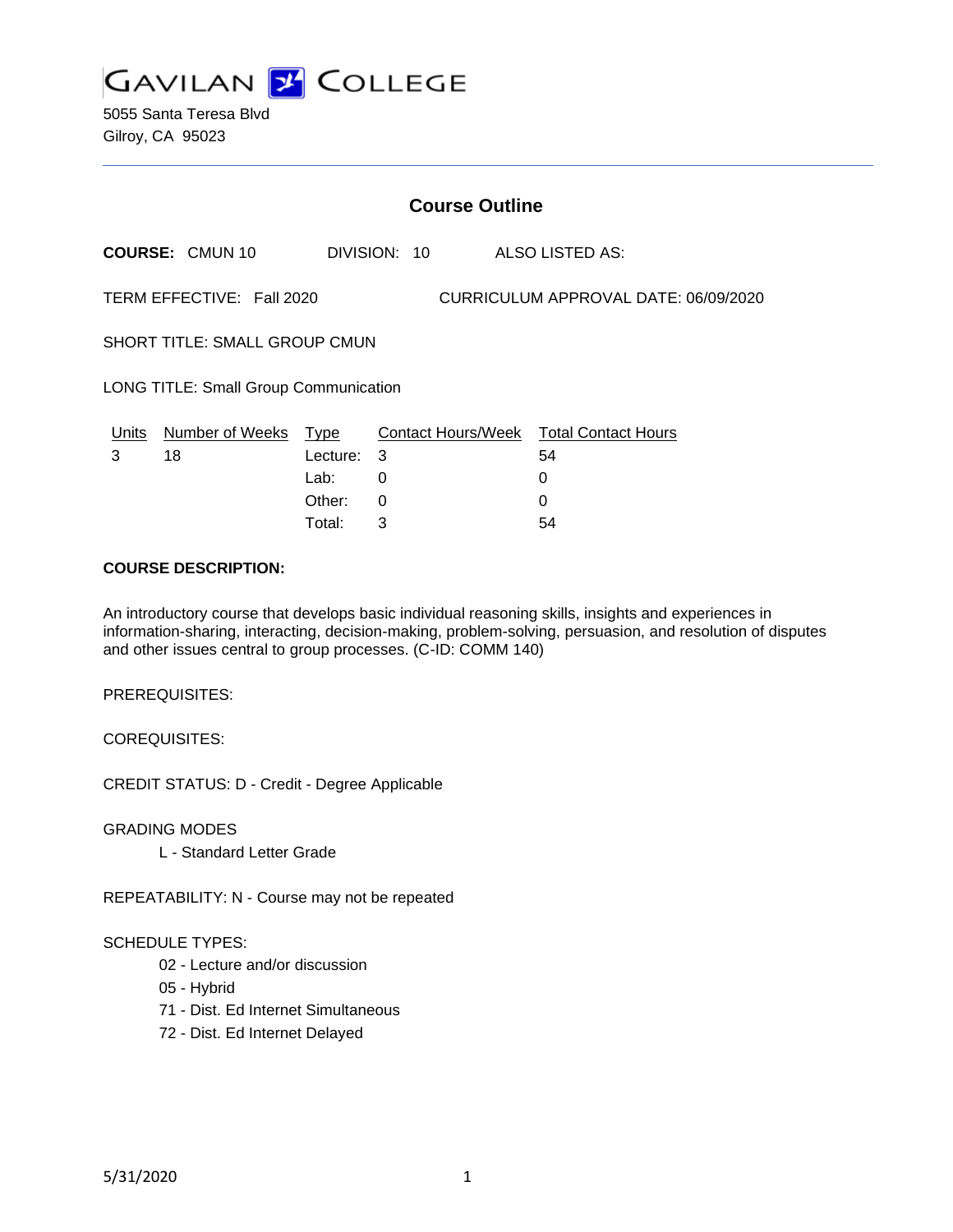# **STUDENT LEARNING OUTCOMES:**

By the end of this course, a student should:

1. Students will demonstrate how to effectively listen in a small group setting among diverse groups of people to improve information sharing, decision making, and problem solving.

2. Students will plan, propose and execute small group projects and oral presentations reflective of their goals.

3. Students will create agendas and minutes and schedule and operate small group meetings.

4. Students will demonstrate conflict management and leadership skills in group interactions.

# **CONTENT, STUDENT PERFORMANCE OBJECTIVES, OUT-OF-CLASS ASSIGNMENTS**

Curriculum Approval Date: 06/09/2020

Principles and application of Small Group Communication and Problem Solving

1) Introduction to Small Group Communication-- a) define small group communication b) why study group communication c) advantages & disadvantages of working in small groups d) identify different types of small

groups; in-class group exercise: Ice Breakers. (3 hours)

2) Small Group Communication Theory-- a) discuss the nature of and functions of theories b) relevance of theory to the study of small group communication c) Identify components of small group communication d) discuss four general theories that apply to small group communication (social exchange; task contingency; systems theory; rules theory). (3 hours)

3) Listening and Small Group Communication-- a) critical listening b) emphatic listening c) discriminative listening, d) barriers & improvements e) synergy

Groups activities on listening and paraphrasing; watch COMMUNICATE videos on paraphrasing and mindless vs. mindful listening. (3 hours)

4) Group Development and Formation-- a) Tuckman's Stages of group development b) gender and b) ethnicity c) newcomers

and group development, d) individual and group goals, e) effects of culture on small group communication; in-class activities: Influence of size exercise and synergy exercises. (3 hours)

5) Roles in Small Groups-- a) types of roles-- task, maintenance, and disruptive roles, b) role adaptability and fixation, c) system disturbance. (3 hours).

6) Developing the Group Climate-- a) definitions; b) advantages of competition and disadvantages--1) preference for cooperation, 2) achievement and performance, and 3) constructing in groups. c) defensive verses supportive communication patterns--1) evaluation vs. description, 2) controls vs. problem orientation, 3) strategy vs. spontaneity, 4) neutrality vs. empathy, 5) superiority vs. equality, 6) certainty vs. provisionalism. d) roles, norms, status, power

and trust; in-class mini video clip analyses on defensive vs. supportive traits and/or ball throwing exercises and pattern exercises demonstrating feedback and supportive

versus defensive communication.; Take first assessment in class. (3 hours)

7) Non-Verbal Group Dynamics-- a) explain why nonverbal communication is important to the study of groups; b) define emblems, illustrators,

affect displays, emulators and adaptors; c) identify three dimensions of nonverbal behavior; d) apply research finding about body posture, movement, eye contact, facial expressions, vocal cues,

territoriality and personal space, personal appearance and the communication environment to small group communication. (3 hours)

8-9) Defective Decision and Making and Problem Solving-- a) information overload, underload; b) mindsets- confirmation bias; false dichotomies (in-groups vs. out- groups); c) collective inferential errors; d) general sources of inferential errors (inference test); e) specific sources of inferential errors; f) groupthink-- definition, identification, preventing g) persuasive theories related to obedience and authority in

small groups; in-class activities: group collective inferential error test to illustrate the error correction function when groups work together--Group symposium preparation and problem solving presentation. (6 hours)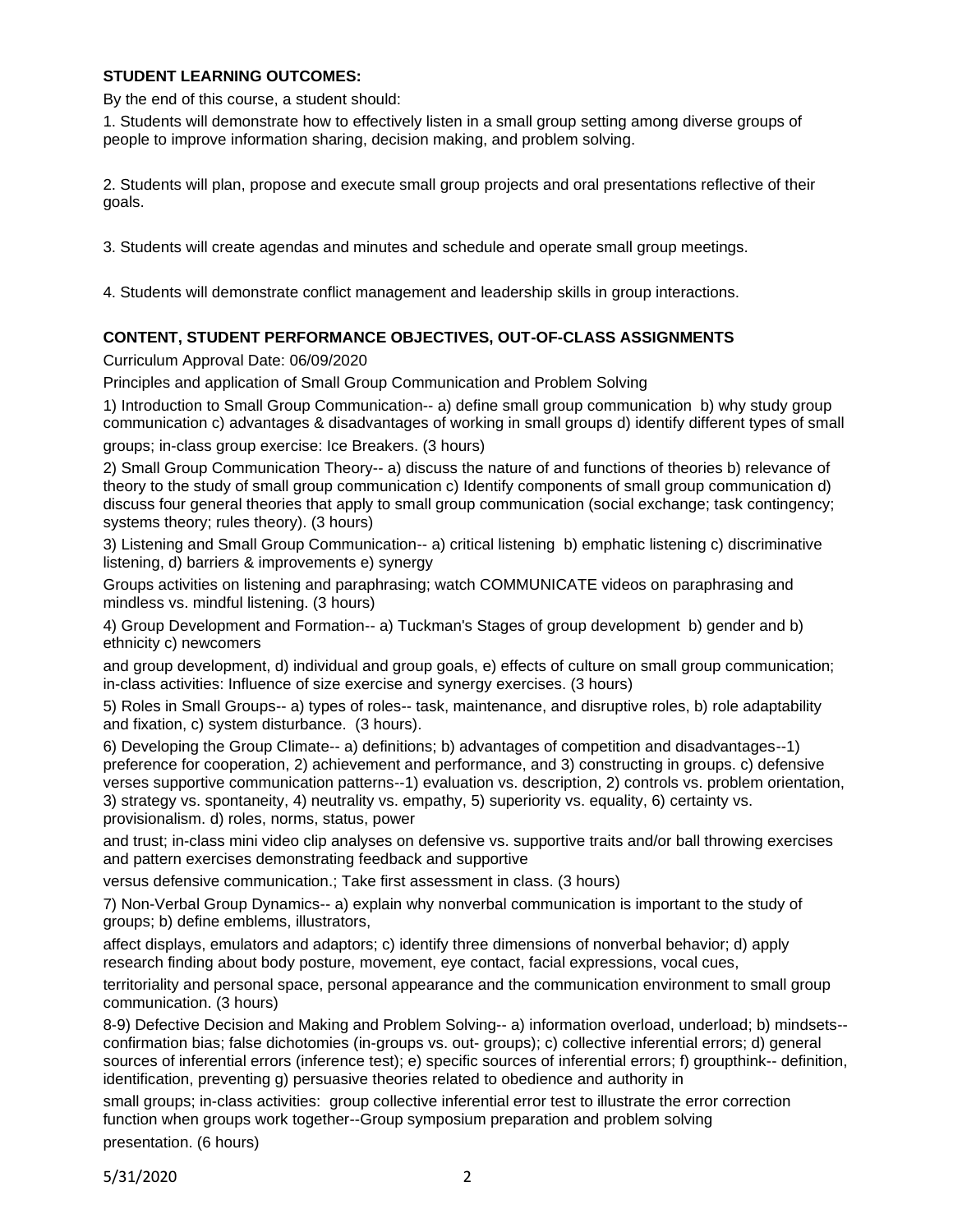10-11) Effective Decision Making and Problem-Solving-- a) procedures and general considerations--1) periodic phases, 2) functional

perspective, & 3) discussion methods b) gathering & evaluating information--1) RISK, 2) PERT c) group decision-making rules--1) majority, 2) minority, and 3) unanimity/consensus. d) participation, e)

creative problem-solving--1) overview, 2) creative techniques, 3) integrative problem solving, 4) finding solutions.; In-class activities: group problem solving case study in a panel format. Also, egg drop exercise to demonstrate/show exploring the problem before devising solutions and creative problem solving.; Take second assessment in class (6 hours)

12) Leadership-- a) define; Leadership Styles, a) autocratic, b) democratic, c) laissez faire, d) high energy; Approaches to Leadership, a) trait and b) situational. (3 hours).

13) Power in Groups-- a) definition of power b) forms of power c) power resources d) indicators of power e) imbalance of power f) transacting power--compliance: social influence g) alliance--coalition formation h) resistance i) defiance j) persuasion and reasoning analyzed in relation to power in small group settings; inclass activities: third cooperative group exam and individual exam - Power Carnival group exercise provides

practical application of cooperative group decision making in a power context; demonstrates how power resources can be utilized to balance power; and shows how power is transacted. (3 hours)

14-15) Conflict Management in Groups-- a) definitions b) conflict resolution vs. management c) styles: collaborating (problem solving); accommodating (smoothing); compromising d) case studies (examples) e) transacting

conflict--1) nature of conflict, 2) nature of relationships 3) conflict spirals (6 hours)

16-17) Observing and Evaluating Group Communication a) relationship between group communication theory and systematic

observation of small groups b) three classes of observation systems--which is appropriate c) review for final exam, d) take final exam. (9 hours)

## **METHODS OF INSTRUCTION:**

Lecture, discussion, critiques, reports, demonstrations, written evaluations, exams. Reading assignments: textbook, library, research, periodicals, etc. Oral assignments: group activities, problem solving, critical thinking, panel discussions, symposium, interview and forum formats, etc. Written assignments: critiques, documentation, outlines, written homework, one major paper, etc.

# **OUT OF CLASS ASSISGNMENTS:**

Required Outside Hours: 10

Assignment Description:

Movie Analysis?Students will select a film of their choosing that has a group plot. The film will be watched and analyzed from at least using at least four concepts from the book. The final paper is a 4-page, doublespaced paper with a minimum of 3 textbook references.

Students can choose to analyze the following from the perspective of their chosen film: 1) Stages of Group Development, 2) Groupthink (Defective Decision Making), 3) Leadership styles, 4) Conflict Management, 5) Group Cohesion (Defensive vs. Supportive Communication Techniques), and/or 6) Small Group Roles & Tasks

Required Outside Hours: 20

Assignment Description:

All chapters from the assigned textbook should be read prior to the class period that coordinates with the material discussed in class. Each chapter should take roughly 1.5 hours to read. A total of 11 chapters will be assigned plus a few additional readings.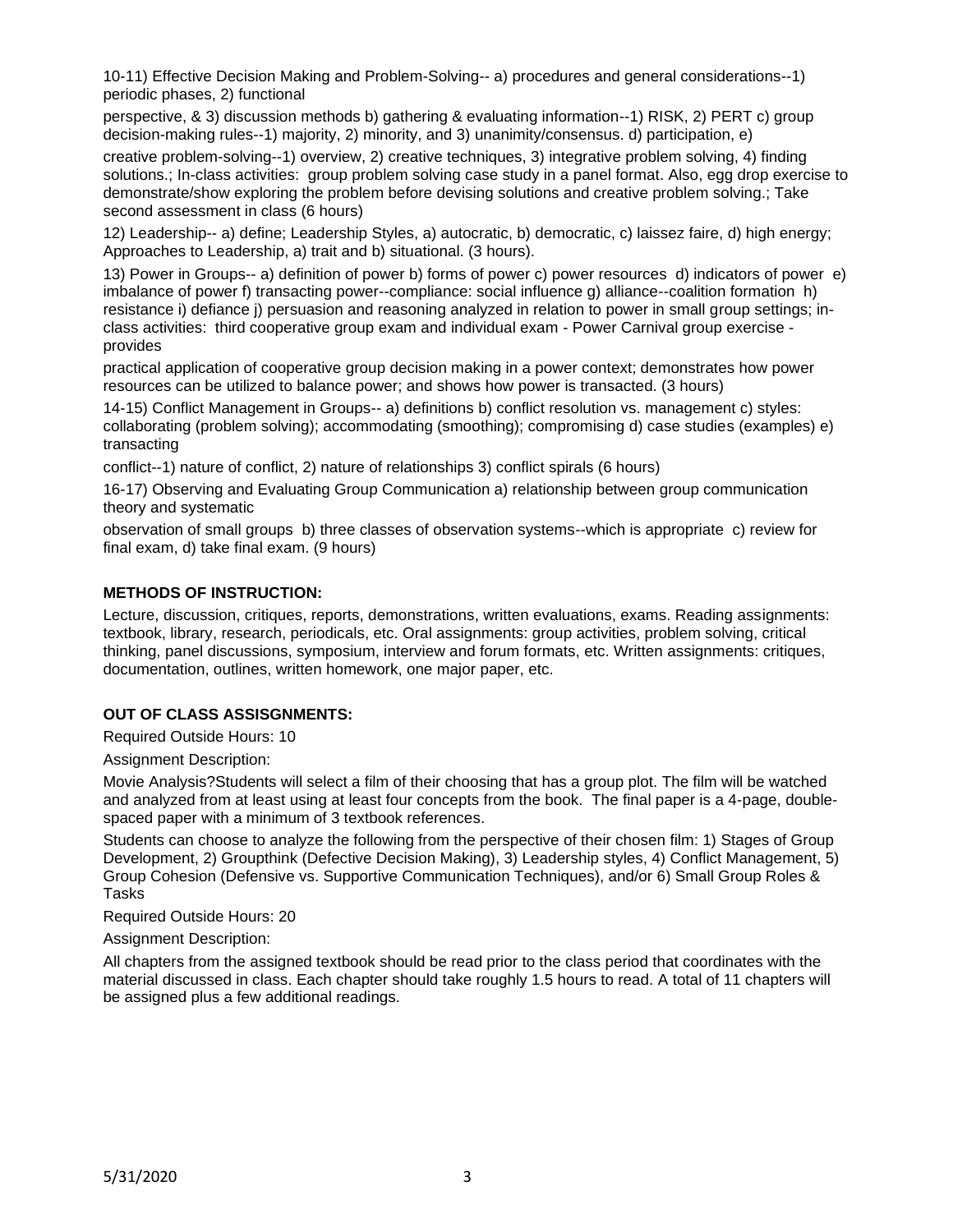## Required Outside Hours: 10

#### Assignment Description:

Permission to Rebel-- In groups of roughly five, students participate in an original experiment on social norms. This project aims to challenge social norms by either breaking a well-established norm (i.e. ask customers for their ?doggy bag? when they leave a restaurant) or creating a new one (i.e. bake cookies to thank veterans for their service). Implicit norms are approved for breaking, but explicit norms may not be broken (explicit norms are formally recorded norms that would break a law or documented rule). The purpose of this project is to have students plan, prepare, and execute a small group project and broaden their understanding and perspective on social norms.

## Required Outside Hours: 50

## Assignment Description:

Community Issue Project-- The purpose of the Community Issue Project is to complete a small group project that benefits the local community (Gilory/Hollister/Morgan Hill). Over the course of 6-8 weeks, students will select an issue, plan, prepare, and execute a small group project. After completing the project, students will write a paper analyzing their experience (group development, small group roles and tasks, etc.). After writing the paper, students will deliver a roughly 20-minute small group presentation. This project also requires thier team to meet at least seven times over the course of the project (either in-person or virtually) and prepare agendas and meeting minutes for each meeting. This project aims to develop effective leadership skills, organizational skills, conflict management, and listening skills. Students will also learn about planning, coordinating, decision making, and execution of both written and oral forms of communication. Group and individual reviews will be written as well as peer critiques.

This project can take one of two forms: 1) service learning that has a tangible effect on the community or 2) a written paper that analyzes a problem and proposed solution in-depth.

Required Outside Hours: 6

#### Assignment Description:

Assessments -There will be a combination of three group individual and/or cooperative exams given throughout the semester. If cooperation is an advantage in small group communication and if synergy is desirable, then a system of examination that promotes both cooperation and synergy should be encouraged. A minimum of 6 hours should be spent on outside study time and exam preparation OR if the exams are moved online that 6 hours should go toward taking online exams.

#### Required Outside Hours: 12

#### Assignment Description:

Communication Profile-- In order to better understand why and where conflict arrises, as well as best practices for resolving conflict, students have to complete an "individual communication profile." This assignment requries students to take an assessment and reflect on their prefered styles of communication and information processing. After completing the individual assessment, and after they have formed their project teams, students will analyze their communication profile together. The will write a group anaylsis of the collective strengths and limitations of their team and create a plan of action to help their team prevent and resolve potential conflicts.

# **METHODS OF EVALUATION:**

Writing assignments Percent of total grade: 30.00 % Writing assignments: 20% - 30% Written homework Essay exams Term papers Skill demonstrations Percent of total grade: 50.00 % Skill demonstrations: 40% - 50% Class performance Field work Completion of small group projects Objective examinations Percent of total grade: 10.00 % Objective examinations: 10% - 20% Multiple choice True/false Problem-solving assignments Percent of total grade: 10.00 % Problem-solving assignments: 10%-20% Small group projects In-class activities Field work